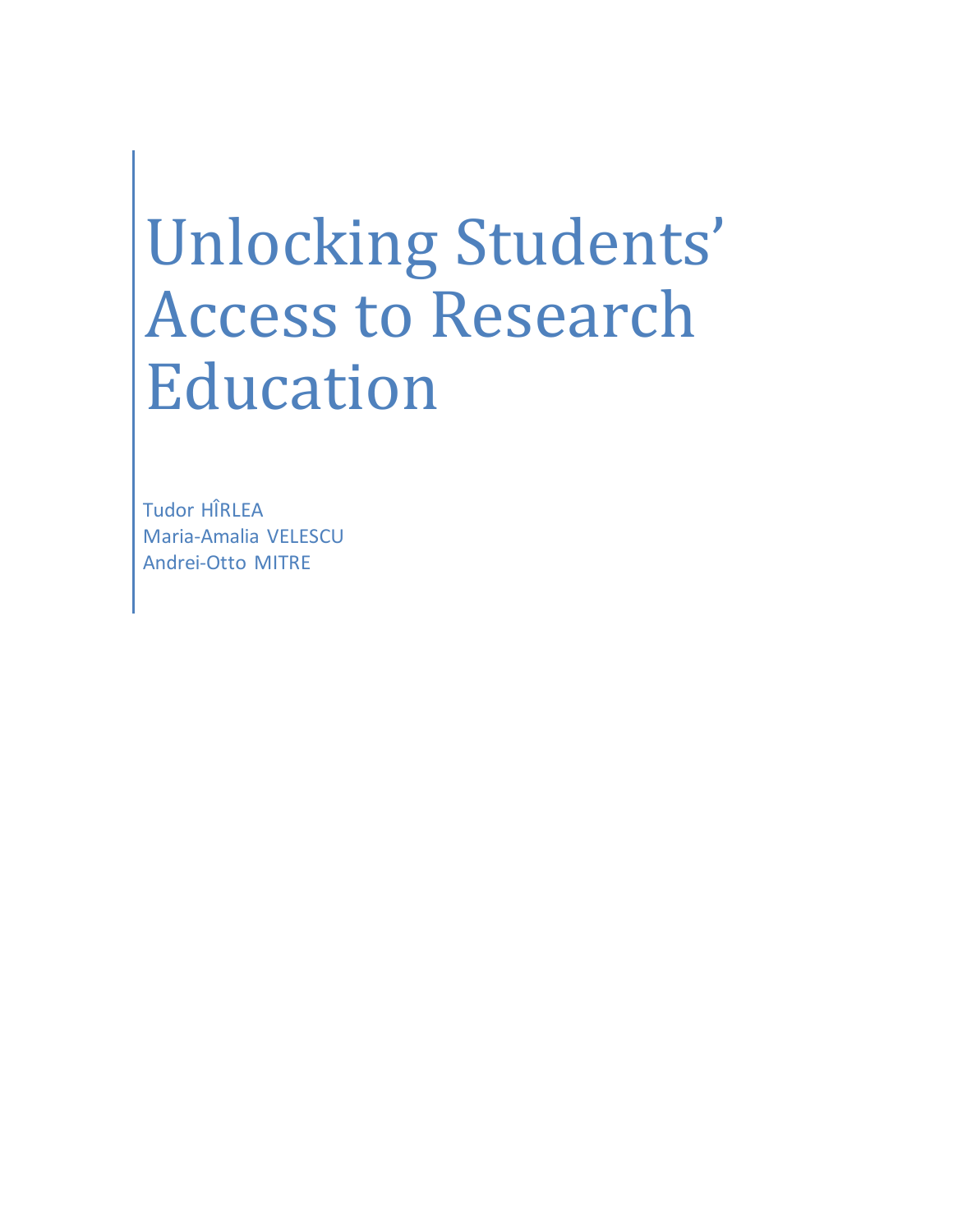## **1. Introduction/Background**

Nowadays the involvement of students in research is not only desirable, but rather a mandatory activity in order to keep up with the medical progress. Most medical students cannot partake in high quality research projects and are not able to develop necessary medical research education skills such as: proper reading and understanding of research papers, critical evaluation of statistical data or implementation of research findings in their future clinical practice. The main issues that hinder the students to be part of research teams are 1) the lack of communication between students and researchers and 2) the lack of proper training, specifically targeted at research competencies. This can be fixed by 1) offering students opportunities to be involved in research projects and 2) by offering students access to resources focused on improving the necessary skills to become an asset in a research team.

#### **2. Aim**

We planned to support students' access to medical research education by gathering all the available pre-existing resources in our university (students, researchers, techniques and materials) in a comprehensive platform that would also offer them access to verified materials, would facilitate the collaboration between students and researchers and would lead to a higher number and an increased quality of research opportunities.

#### **3. Specific Objectives**

On short term, we planned to create a core group of 50 students whose needs to assess. Afterwards, based on the assessment, we intended to provide them with trainings for specific research skills, involve them in research teams, and offer them the opportunity to present their work at medical congresses.

On long term, we intend to:

1. Increase the number of students involved in research teams on the long term from about 5% to 15%, in a time frame of two years

2. Increase the number of students that publish as co-authors, in a time frame of two years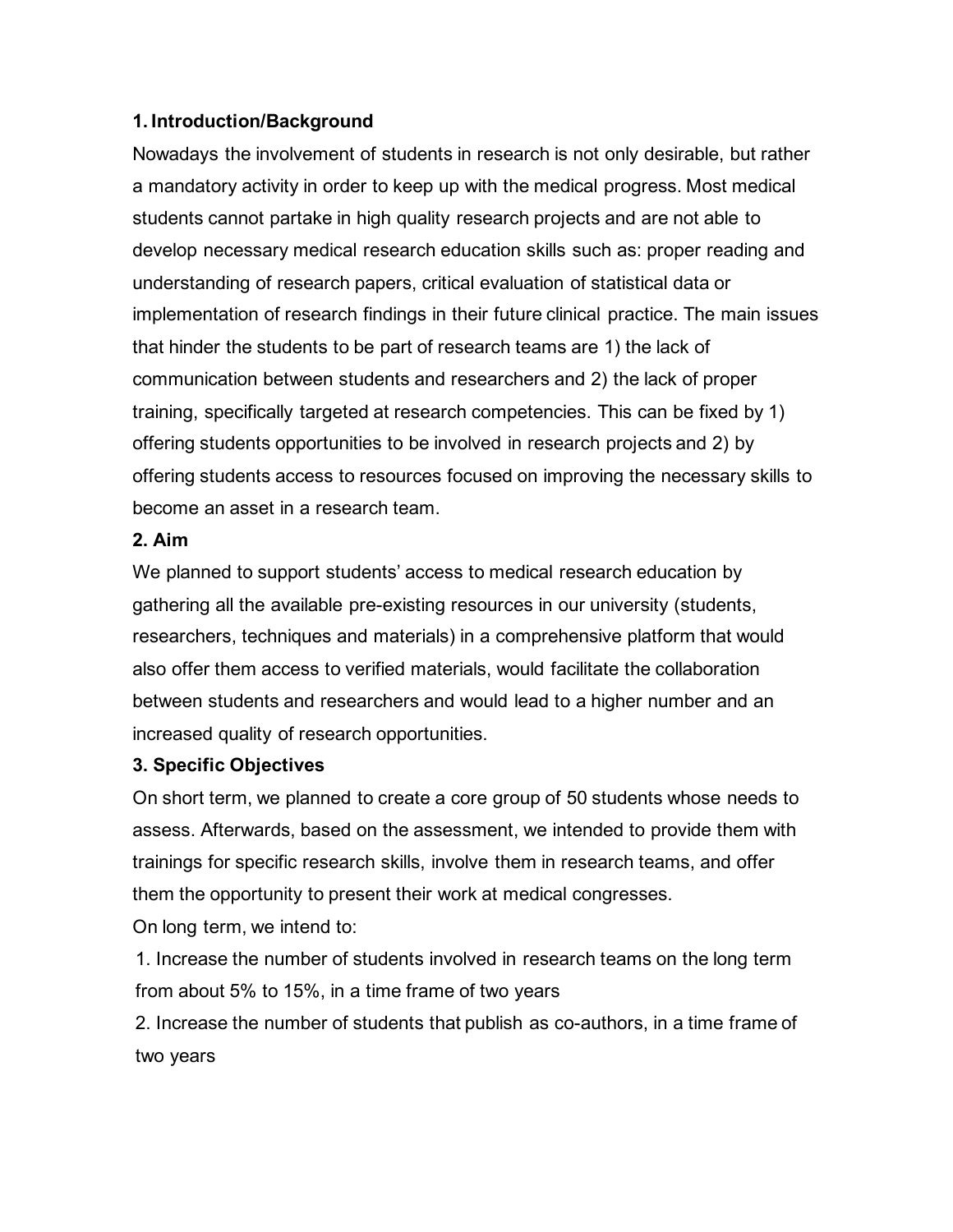3. Provide an improved research education for students by offering access to verified materials on research methodology

## **4. Target Group**

The main target groups were 1) medical students that would partake in research activities and gain access to research materials, and 2) young researchers who would recruit students and access the university's resources more easily.

#### **5. Description of Work**

1. *Data gathering*. We collected a list of active research projects and resources starting at the beginning of February. Our group contacted the chiefs of each one of the 69 research groups in our faculty in order to centralize all the necessary data. We used an easy-to-fill form that collected information regarding the active research projects (name, description, the possibility of students' involvement and their responsibilities) as well as available research resources in the group (techniques, materials, contact methods for accessing the resource).

2. *Implementation of the research platform*. Our team contacted the IT company at the beginning of February to begin the development of the research platform. We created a layout for the platform and offered constant feedback during the site construction. The platform has 2 interfaces: one for students and one for researchers. The students' accounts (4090 accounts for all the students in the Medicine Faculty, excluding the terminal years) were created using the university's database. The researcher's accounts were created by our team (at least one account for each of the 69 research teams). The access to the platform was offered both to students and researchers on 20th of May. We created an easy-tofollow guide *(see Annex 1 and 2)* for the platform's access, which was shared to students via private social media groups targeted at official university announcements and to researchers via email (to every chief of a research group). 3. *Applications and selections***.** Every research group decided the deadlines for registrations and the methodology of students' selection. This information was public on the platform for every student. Students were able to apply for a project starting on the same day of the implementation.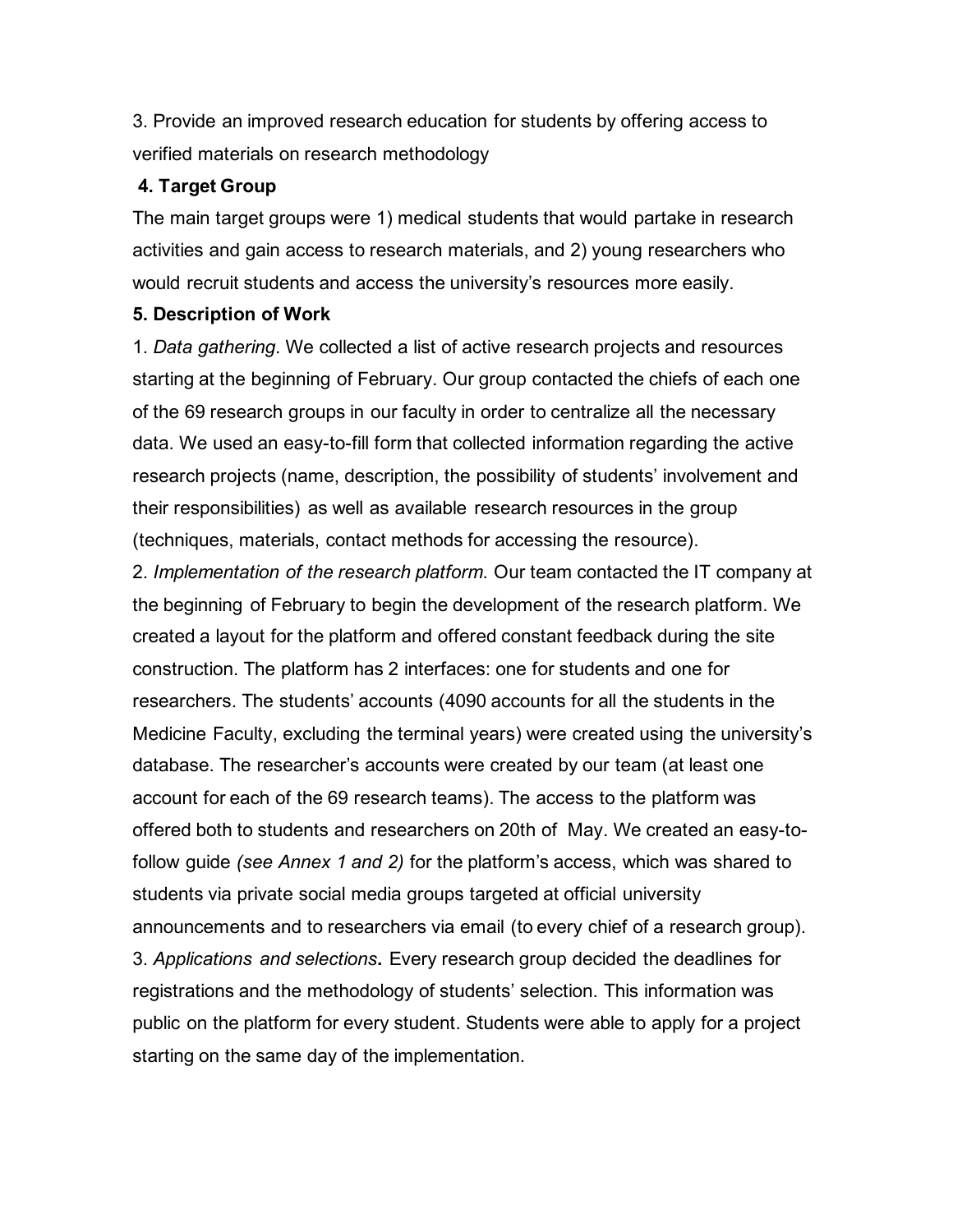4. *Feedback gathering and centralization***.** During the platform's implementation and afterwards, we created questionnaires for students and researchers and collaborated with the Research Department of the Faculty of Medicine in order to address the requests of each side. After the feedback centralization during every part of the project, we contacted the IT company for the necessary changes of the site. After the implementation, we also gathered feedback regarding the end result. 5. *Students training*. We created a group of approximately 50 students interested in research for whom we organized specific research trainings: efficient article searching, efficient article reading, basics of statistics, in-depth statistics training, writing and presenting a case report, and reference manager training. After every training, we gathered feedback in order to start working on materials that would be of help for future students.

#### **6. Results of outcomes/Impact of the project**

1. *Outcomes of platform implementation*. Students can view the active research projects and can apply to be involved in a project by submitting a CV and a motivation letter; they can see the research resources available in the faculty; and they have access to materials that would help them integrate more easily in a research team (at the moment – a material about the proper approach to statistical hypothesis testing). Researchers can view the active projects in the faculty; the students registered to participate at their projects alongside their CV and motivation letter; as well as the available research resources in the faculty. 2. *Short term impact.* As a result of this platform, there are already 11 students involved in a research project, further selections being planned after the current exam session. The number of research projects in which students could be involved was 18, in areas such as urology, surgery, ophthalmology, diabetes, ENT and occupational medicine. The number of students who were able to present a short paper at a medical congress as a result of a collaboration with a research team was 18. Regarding the research trainings, the students found them overall useful and well thought, but we identified some parts that could be improved, such as: a larger number of shorter statistics trainings instead of two long ones, addressing in-depth research topics specific for particular fields, providing article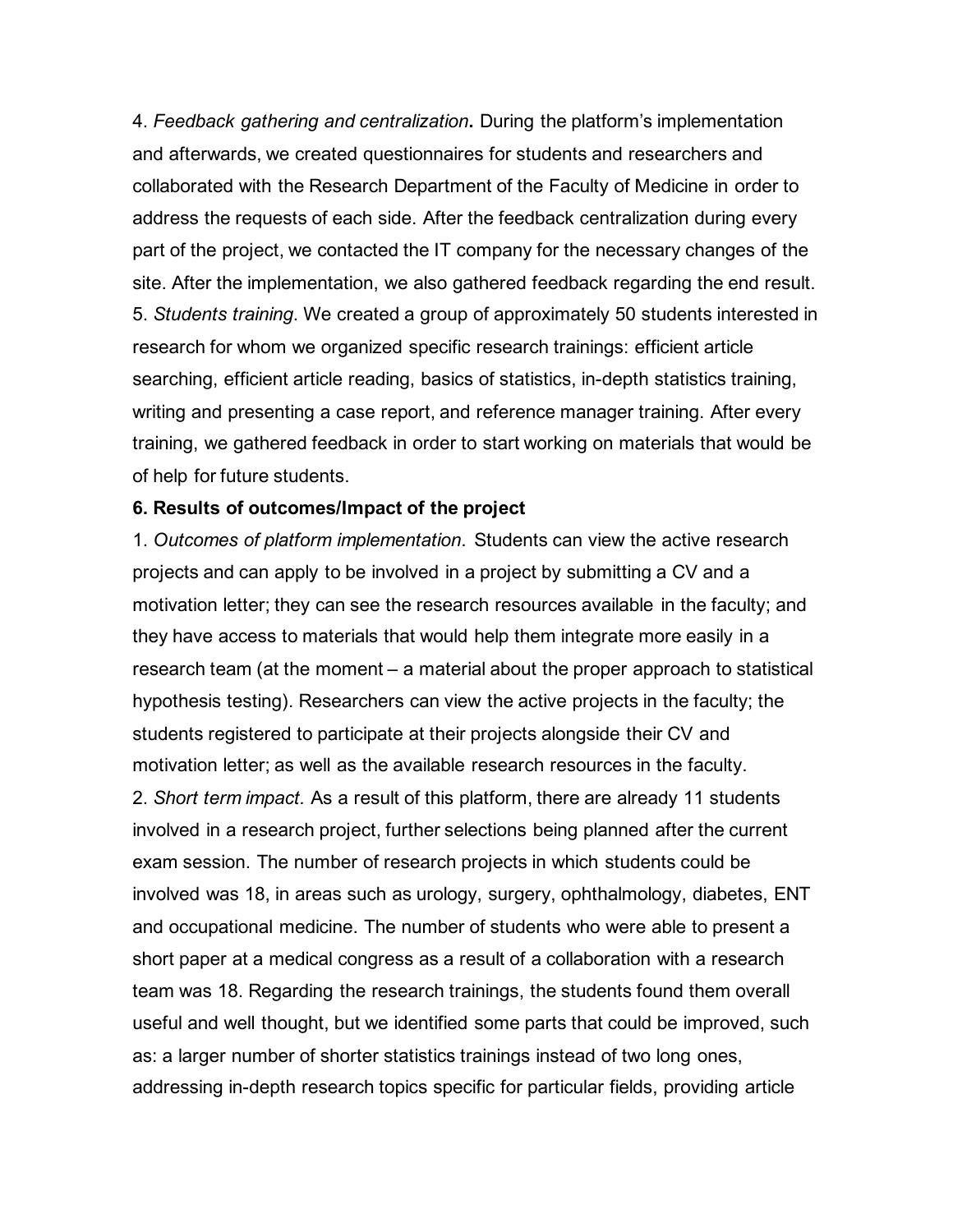writing trainings. 6 research groups reacted strongly positively to the initiative, finding the possibility of their team's expansion a great asset for the active research projects. Additional 8 research groups that offered feedback also found the initiative a good asset and will use it to recruit students as soon as they need new members in their team. A more in-depth evaluation of the project made by the participants can be found in Annex\_3.

3. *Long term impact*. We were not able to properly assess these results, as we need more time to see the overall impact of the project on the number of students involved in research and the articles published by them as co-authors.

## **7. Discussion**

Students reacted positively to the implementation of the platform, being eager to be involved in research opportunities. Several research teams found the initiative useful and beneficial for a better management of their research projects. However, major drawbacks such as the difficult communication with several research teams and the pandemic conditions that did not allow all the interested students to partake at such projects limited the outcomes that we expected.

# **8. Limitations/major difficulties**

Due to delays in the implementation of the platform, we could not properly create the materials and involve students as stated in the initial time table. This was a result of the university's process of documents approval and the IT company's internal delays. The communication with the research teams proved to be a difficulty, not being able to reach all the available groups through usual communication means. Moreover, due to the pandemic conditions, not many students are able to live in Cluj-Napoca during the research projects period of implementation.

However, we tried to find other ways to compensate for the delays, providing the interested students with several online research trainings and with opportunities to showcase their work at medical congresses.

#### **9. Conclusions**

Nowadays, exposure to research is crucial for proper medical training. This need can be turned into a valuable asset for research teams that can benefit from the